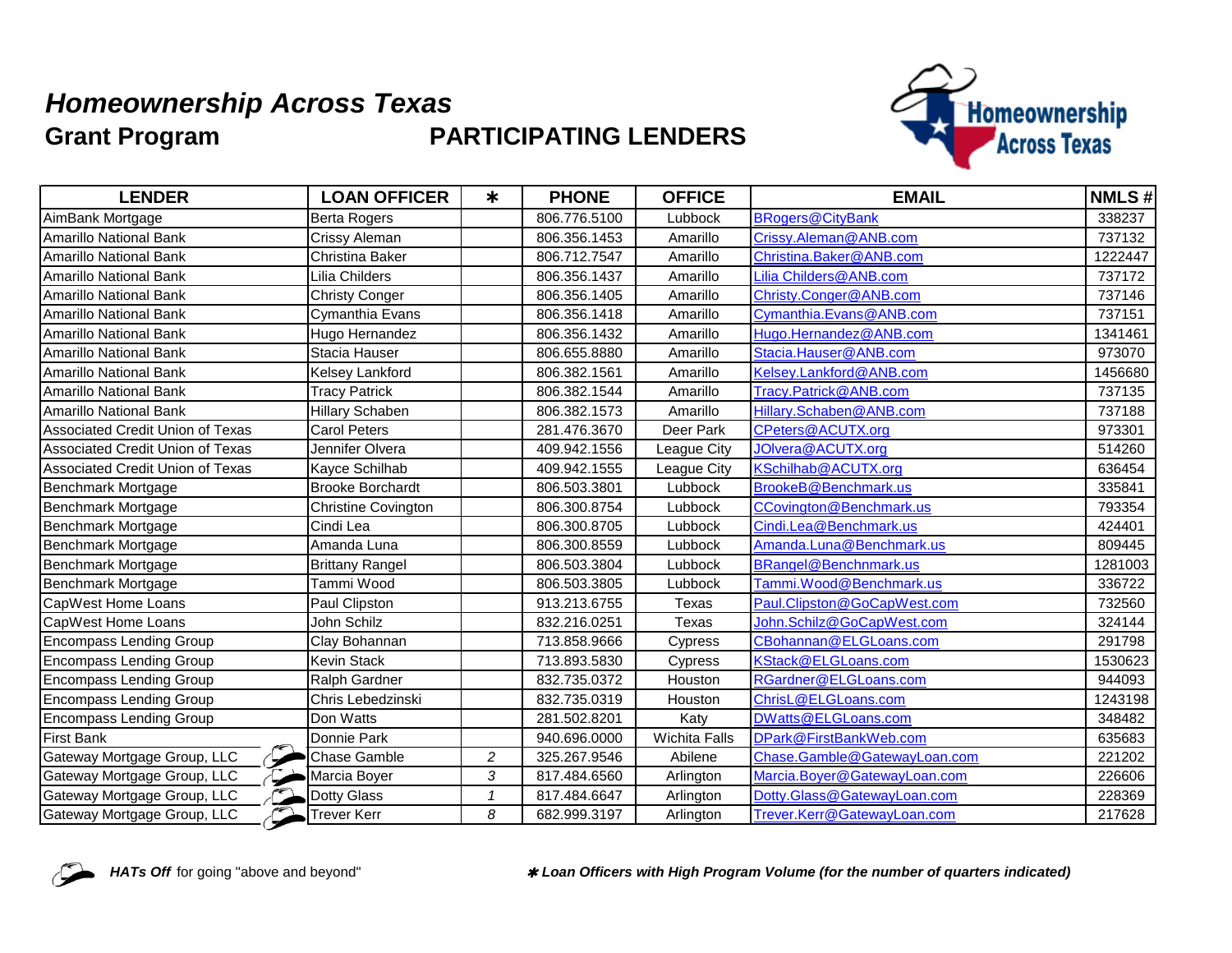## **Grant Program** *Homeownership Across Texas* **PARTICIPATING LENDERS**



| <b>LENDER</b>               | <b>LOAN OFFICER</b>   | $\ast$         | <b>PHONE</b> | <b>OFFICE</b>        | <b>EMAIL</b>                       | <b>NMLS#</b> |
|-----------------------------|-----------------------|----------------|--------------|----------------------|------------------------------------|--------------|
| Gateway Mortgage Group, LLC | Aaron Petty           |                | 682.999.3202 | Arlington            | Aaron.Petty@GatewayLoan.com        | 1468633      |
| Gateway Mortgage Group, LLC | Marcy Rutherford      |                | 817.484.6520 | Arlington            | Marcy.Rutherford@GatewayLoan.com   | 1208479      |
| Gateway Mortgage Group, LLC | Faye Taylor           | 1              | 817.484.6624 | Arlington            | Faye.Taylor@GatewayLoan.com        | 230497       |
| Gateway Mortgage Group, LLC | <b>Cherie Ford</b>    |                | 817.528.3673 | Austin               | Cherie.Ford@GatewayLoan.com        | 291578       |
| Gateway Mortgage Group, LLC | Michael Ikeya         |                | 512.717.0314 | Austin               | Michael.Ikeya@GatewayLoan.com      | 854897       |
| Gateway Mortgage Group, LLC | Mark Buntyn           | 4              | 832.753.5319 | Dickinson            | Mark.Buntyn@GatewayLoan.com        | 973927       |
| Gateway Mortgage Group, LLC | <b>Todd Binkley</b>   |                | 832.385.0450 | Friendswood          | Todd.Binkley@GatewayLoan.com       | 284438       |
| Gateway Mortgage Group, LLC | <b>Grant Griggs</b>   |                | 817.484.6635 | Granbury             | Grant.Griggs@GatewayLoan.com       | 843835       |
| Gateway Mortgage Group, LLC | Haydee Carpy          |                | 832.941.0168 | Houston              | Haydee.Carpy@GatewayLoan.com       | 1221166      |
| Gateway Mortgage Group, LLC | Kim Crook             |                | 832.787.1579 | Houston              | Kim.Crook@GatewayLoan.com          | 1616191      |
| Gateway Mortgage Group, LLC | Carolyn Geis          |                | 832.915.3052 | Houston              | Carolyn.Geis@GatewayLoan.com       | 512533       |
| Gateway Mortgage Group, LLC | Aaron Kirschbaum      |                | 832.941.0162 | Houston              | Aaron.Kirschbaum@GatewayLoan.com   | 225096       |
| Gateway Mortgage Group, LLC | Melinda Munoz         | $\overline{c}$ | 281.417.0390 | Houston              | Melinda.Munoz@GatewayLoan.com      | 293463       |
| Gateway Mortgage Group, LLC | Louis Salinas         |                | 832.447.1226 | Houston              | Louis.Salinas@GatewayLoan.com      | 249580       |
| Gateway Mortgage Group, LLC | Shea Galvin           |                | 817.554.1011 | Hurst                | Shea.Galvin@GatewayLoan.com        | 1544627      |
| Gateway Mortgage Group, LLC | <b>Robert Knoll</b>   |                | 817.873.0616 | Hurst                | Robert.Knoll@GatewayLoan.com       | 225478       |
| Gateway Mortgage Group, LLC | Jerry Lair            | 3              | 817.554.1014 | Hurst                | Jerry.Lair@GatewayLoan.com         | 1324755      |
| Gateway Mortgage Group, LLC | <b>Becky Reuter</b>   |                | 817.786.3647 | Hurst                | Becky.Reuter@GatewayLoan.com       | 254084       |
| Gateway Mortgage Group, LLC | Michael Steele        | 1              | 817.873.0616 | Hurst                | Michael.Steele@GatewayLoan.com     | 217490       |
| Gateway Mortgage Group, LLC | <b>Patrick Steele</b> |                | 817.873.0616 | Hurst                | Patrick.Steele@GatewayLoan.com     | 982836       |
| Gateway Mortgage Group, LLC | Victor Carranza       |                | 855.825.6515 | Irving               | Victor.Carranza@GatewayLoan.com    | 1001430      |
| Gateway Mortgage Group, LLC | Yvonne Kearney        |                | 855.825.6515 | Irving               | Yvonne.Kearney@GatewayLoan.com     | 1122104      |
| Gateway Mortgage Group, LLC | Ronald Lopez          |                | 855.825.6515 | Irving               | Ronald.Lopez@GatewayLoan.com       | 80386        |
| Gateway Mortgage Group, LLC | Aaron Peterson        |                | 855.825.6515 | Irving               | Aaron.Peterson@GatewayLoan.com     | 1018084      |
| Gateway Mortgage Group, LLC | Deborah Huddleston    |                | 254.251.3309 | Killeen              | Deborah.Huddleston@GatewayLoan.com | 208924       |
| Gateway Mortgage Group, LLC | Michael Huddleston    |                | 254.251.3309 | Killeen              | Michael.Huddleston@GatewavLoan.com | 208926       |
| Gateway Mortgage Group, LLC | Shayne McGehee        |                | 979.299.1454 | Lake Jackson         | Shayne.McGehee@GatewayLoan.com     | 1502510      |
| Gateway Mortgage Group, LLC | Steve Thompson        | 8              | 979.318.2889 | Lake Jackson         | Steve.Thompson@GatewayLoan.com     | 195913       |
| Gateway Mortgage Group, LLC | Teri Treadway         |                | 713.391.8999 | Matagorda            | Teri.Treadway@GatewayLoan.com      | 208128       |
| Gateway Mortgage Group, LLC | Cynthia Rivas         |                | 956.588.2571 | McAllen              | Cynthia.Rivas@GatewayLoan.com      | 497892       |
| Gateway Mortgage Group, LLC | Shelby Chapin         |                | 830.632.2869 | <b>New Braunfels</b> | Shelby.Chapin@GatewayLoan.com      | 760290       |
| Gateway Mortgage Group, LLC | <b>Toby Binkley</b>   | 5              | 281.497.7005 | Pearland             | Toby.Binkley@GatewayLoan.com       | 296333       |



*HATs Off* for going "above and beyond" ✱ *Loan Officers with High Program Volume (for the number of quarters indicated)*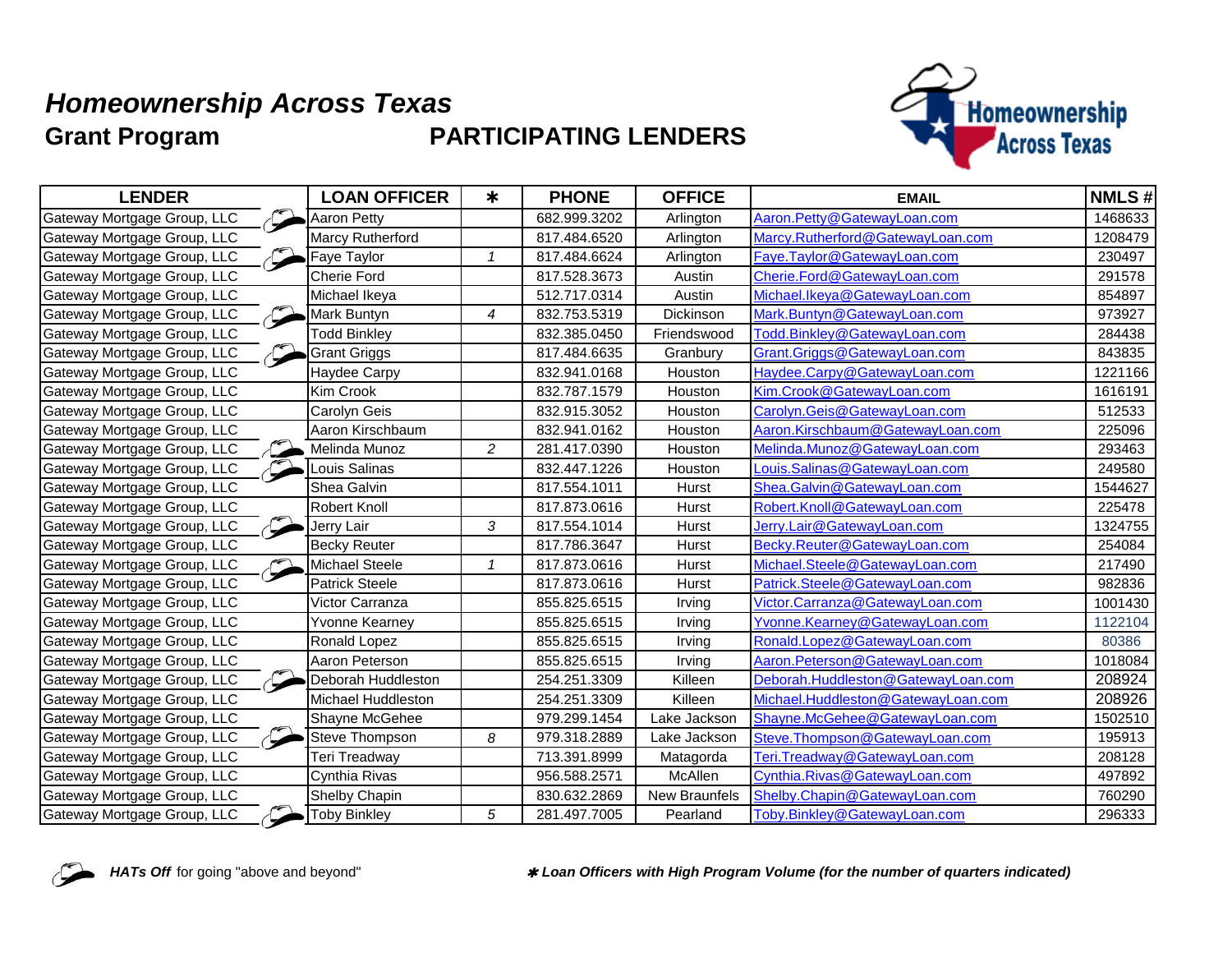## **Grant Program PARTICIPATING LENDERS** *Homeownership Across Texas*



| <b>LENDER</b>                | <b>LOAN OFFICER</b>   | $\ast$         | <b>PHONE</b> | <b>OFFICE</b>         | <b>EMAIL</b>                      | <b>NMLS#</b> |
|------------------------------|-----------------------|----------------|--------------|-----------------------|-----------------------------------|--------------|
| Gateway Mortgage Group, LLC  | Chris Barreiro        |                | 469.850.1990 | Plano                 | Chris.Barreiro@GatewayLoan.com    | 1673120      |
| Gateway Mortgage Group, LLC  | Ken Bouton            |                | 469.265.3420 | Plano                 | Ken.Bouton@GatewayLoan.com        | 718728       |
| Gateway Mortgage Group, LLC  | Joshua Glenn          |                | 469.975.1438 | Plano                 | Joshua.Glenn@GatewayLoan.com      | 527370       |
| Gateway Mortgage Group, LLC  | Larry Payton          |                | 469.850.1963 | Plano                 | Larry.Payton@GatewayLoan.com      | 739791       |
| Gateway Mortgage Group, LLC  | Jill Taylor           | 8              | 325.340.4600 | San Angelo            | Jill.Taylor@GatewayLoan.com       | 346036       |
| Gateway Mortgage Group, LLC  | <b>Allison Minus</b>  |                | 210.794.9020 | San Antonio           | Allison.Minus@GatewayLoan.com     | 2141628      |
| Gateway Mortgage Group, LLC  | <b>Tracy Mock</b>     | 3              | 210.714.4778 | San Antonio           | Tracy.Mock@GatewayLoan.com        | 1247316      |
| Gateway Mortgage Group, LLC  | Alice Singleton       |                | 210.714.9838 | San Antonio           | Alice.Singleton@GatewayLoan.com   | 226285       |
| Gateway Mortgage Group, LLC  | Erin Stark            |                | 210.714.3617 | San Antonio           | Erin.Stark@GatewayLoan.com        | 219511       |
| Gateway Mortgage Group, LLC  | Matt Veoukas          |                | 817.406.0258 | Southlake             | Matt. Veoukas@GatewayLoan.com     | 172924       |
| Gateway Mortgage Group, LLC  | Destini Bowling       |                | 903.730.8960 | Tyler                 | Destini.Bowling@GatewayLoan.com   | 608394       |
| Gateway Mortgage Group, LLC  | Steve Brown           |                | 210.714.4781 | <b>Universal City</b> | Steve.Brown@GatewayLoan.com       | 234766       |
| Gateway Mortgage Group, LLC  | Matt Authier          | 4              | 469.383.3358 | Waxahachie            | Matt.Authier@GatewayLoan.com      | 1527367      |
| Gateway Mortgage Group, LLC  | Tom Ker               | $\mathbf{1}$   | 972.365.7022 | Waxahachie            | Tom.Ker@GatewayLoan.com           | 356892       |
| Gateway Mortgage Group, LLC  | <b>Adrian Sanchez</b> | $\mathcal I$   | 469.383.3361 | Waxahachie            | Adrian.Sanchez@GatewayLoan.com    | 643358       |
| Gateway Mortgage Group, LLC  | Jeff Schmidt          |                | 972.937.2200 | Waxahachie            | Jeff.Schmidt@GatewayLoan.com      | 91368        |
| Gateway Mortgage Group, LLC  | Terry Wooten          | 6              | 469.383.3346 | Waxahachie            | Terry.Wooten@GatewayLoan.com      | 224831       |
| Gateway Mortgage Group, LLC  | Melanie Grellhesl     |                | 254.523.6545 | West                  | Melanie.Grellhesl@GatewayLoan.com | 1340112      |
| <b>Lubbock National Bank</b> | Gary Henry            |                | 806.781.6000 | Lubbock               | GHenry@LubbockNational.com        | 312120       |
| Lubbock National Bank        | <b>Steve Jeffries</b> |                | 806.473.6423 | Lubbock               | SJeffries@LubbockNational.com     | 346771       |
| Peoples Bank                 | Cody Cypert           |                | 806.687.7245 | Lubbock               | CCypert@PeoplesBankTexas.com      | 933805       |
| Peoples Bank                 | Lacie Walton          |                | 806.687.7245 | Lubbock               | LWalton@PeoplesBankTexas.com      | 469782       |
| PrimeWest Mortgage           | Jack Bibb             | $\mathbf 1$    | 806.771.7724 | Lubbock               | JBibb@PrimeWestCorp.com           | 335866       |
| PrimeWest Mortgage           | Phebe Ellis-Roach     | 5              | 806.788.2869 | Lubbock               | PEllis@PrimeWestCorp.com          | 335849       |
| PrimeWest Mortgage           | Leanna Harris         | $\overline{c}$ | 806.776.6826 | Lubbock               | <b>Harris@PrimeWestCorp.com</b>   | 408211       |
| PrimeWest Mortgage           | <b>Jeff Sicking</b>   | $\mathbf{1}$   | 806.788.2851 | Lubbock               | JSicking@PrimeWestCorp.com        | 335861       |
| PrimeWest Mortgage           | Anita McCrohan        | $\mathcal I$   | 432.689.0000 | Midland               | AMcCrohan@PrimeWestCorp.com       | 477980       |
| PrimeWest Mortgage           | Melissa Wicker        | 4              | 432.689.0000 | Midland               | MWicker@PrimeWestCorp.com         | 336765       |
| PrimeWest Mortgage           | Tom Bartosh           |                | 972.935.9200 | Waxahachie            | TBartosh@PrimeWestCorp.com        | 351125       |
| PrimeWest Mortgage           | Casey Taylor          | $\overline{c}$ | 972.935.9200 | Waxahachie            | CTaylor@PrimeWestCorp.com         | 408217       |
| PrimeWest Mortgage           | Leah Fowler           |                | 940.687.1500 | <b>Wichita Falls</b>  | Leah.Fowler@PrimeWestCorp.com     | 1133787      |
| <b>PrimeWest Mortgage</b>    | Diana Hunt            |                | 940.687.1500 | <b>Wichita Falls</b>  | Diana.Hunt@PrimeWestCorp.com      | 335854       |



HATs Off for going "above and beyond" *\* Loan Officers with High Program Volume (for the number of quarters indicated)*